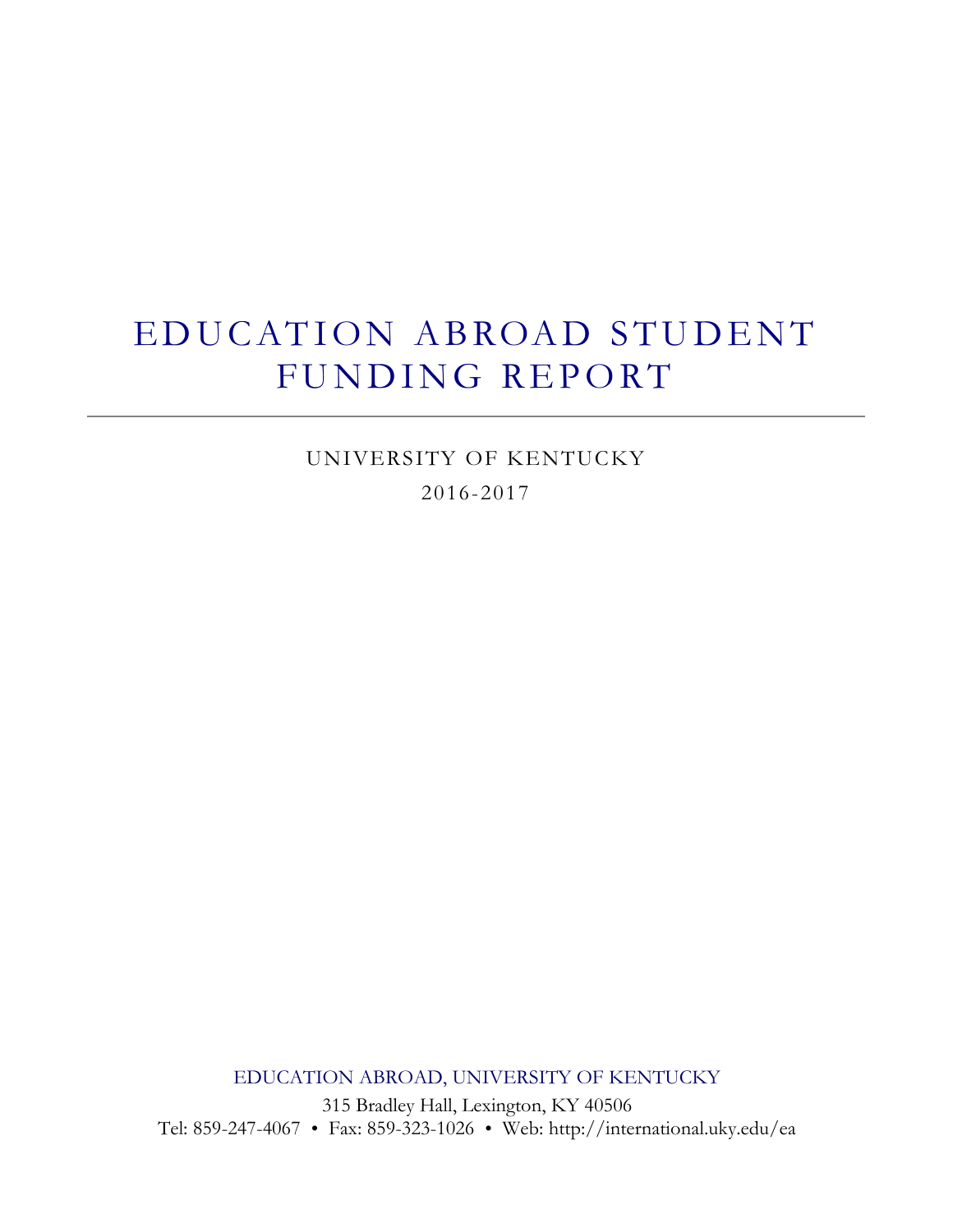## E D U C A T I O N A B R O A D S T U D E N T F U N D I N G , 2 0 1 6 - 201 7

UNIVERSITY OF KENTUCKY

## INTRODUCTION

UK Education Abroad strives to make education abroad programs more affordable and accessible for students. In Academic Year 2016-2017, UK Education Abroad managed the awarding of \$298,122 in total scholarships and grants.

Of the total amount, \$236,000 was awarded via the UK Education Abroad Scholarship to 237 qualified students participating in credit-bearing education abroad programs with demonstrated financial need. The average award amount was \$996, which was slightly higher than in 2015-16 (\$963). Approximately 40% of applicants received funding, which was about the same percentage as was awarded in 2015-2016. This scholarship had 32 fewer applicants and 15 fewer awardees in 2016-17 than in 2015-16. The lower number of applicants and lower number of awardees brought the average award amount up from the 2015-16 average.

During 2015-16, UK Education Abroad created a new scholarship: *The Leap Day Award*. This award challenged students to participate in various Education Abroad activities, and ten recipients were drawn from the eligible pool of students who participated in the required number of events. One of these recipients was awarded a \$100 scholarship for the 2016-17 year, with the remaining awards distributed during the 2015-2016 year.

UK Education Abroad also partnered with various campus partners and external organizations to continue recentlylaunched scholarships, including the ISA-UK Diversity Scholarship and the Woman's Club Travel Abroad Scholarship. This work generated additional funding totaling \$27,800.

#### SCHOLARSHIP FUNDING SOURCES:

The total amount of scholarships for education abroad awarded to UK students in 2016-17 from UK, affiliated partners and external sources totaled \$399,572. In 2016-17, 63% of all funds awarded to UK students for the purpose of education abroad programming came from the International Education Fee (\$253,500). Of this \$253,500, \$236,000 was used for the UK EA Scholarship, \$10,000 was used for the New Horizons Scholarship and \$7,500 was used for the Undergraduate Research Abroad Scholarship. UK sources apart from EA accounted for 14% of awarded scholarships and included funding via the Provost Budget Office, the UK EA operations budget, endowment funds, and department/college funding sources (\$53,822). UK's affiliated education abroad partners provided 12% of funding (\$46,750), including \$25,000 for the ISA-UK Diversity Scholarship. The remaining 11% (\$45,500) included scholarships from federal funding sources.

Please note that funding from UK, affiliated partners and external sources is not exhaustive and accounts for only those awards made to UK students for which UK Education Abroad has been notified.

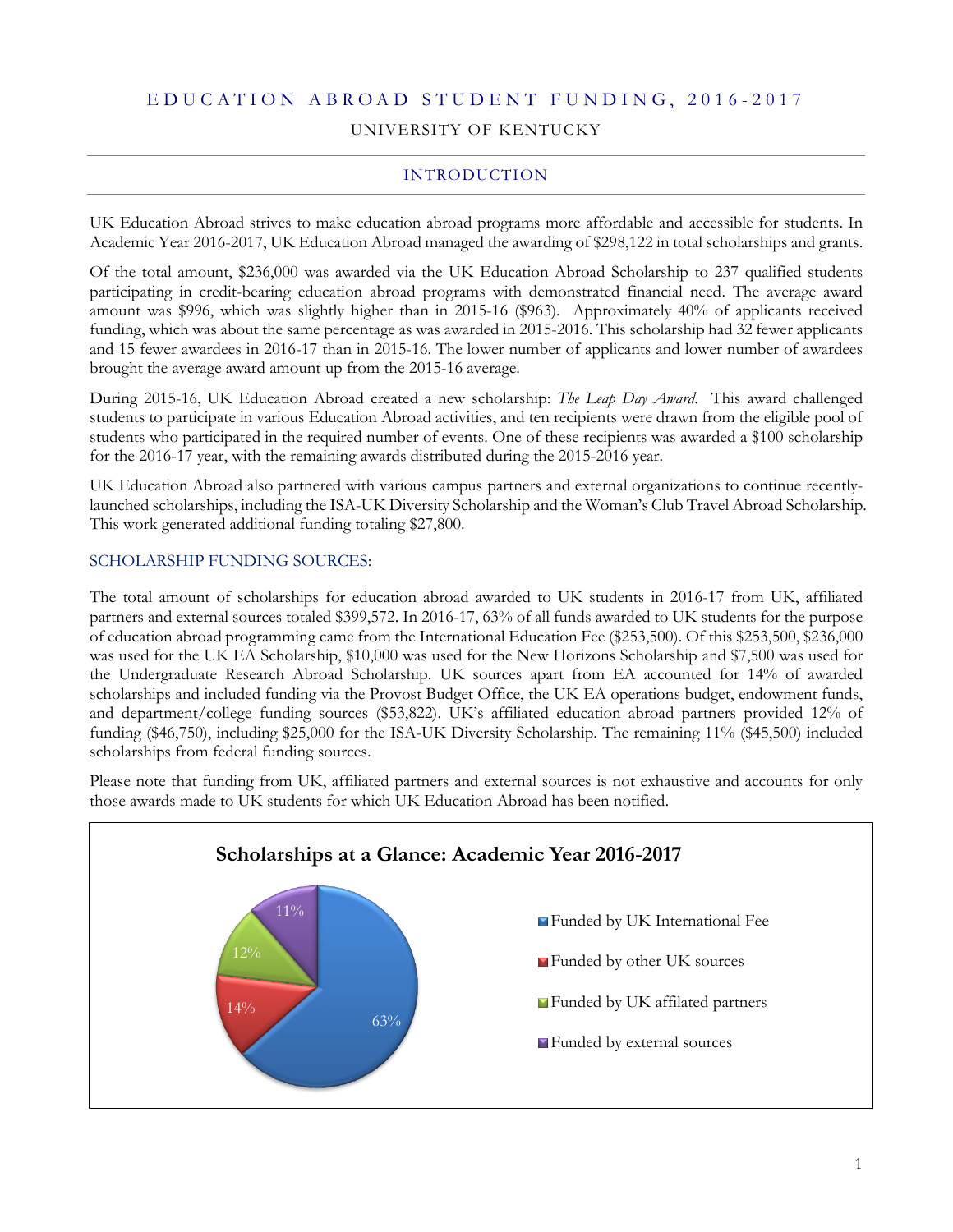| Award                                                               | Fall/Full Year<br>2016-17 | Winter/Spring<br>2017 | Summer<br>2017 | Total Award<br>Amount |
|---------------------------------------------------------------------|---------------------------|-----------------------|----------------|-----------------------|
| UK Education Abroad Scholarship                                     | \$45,750                  | \$59,000              | \$131,250      | \$236,000             |
| Leap Day Award <sup>1</sup>                                         | \$100                     |                       |                | \$100                 |
| New Horizons Scholarship                                            |                           | \$10,000              |                | \$10,000              |
| Undergraduate Research Abroad<br>Scholarship <sup>2</sup>           |                           |                       | \$15,000       | \$15,000              |
| <b>Education Abroad Outcomes Assessment</b><br>Research Grant       |                           |                       |                | \$0                   |
| ISA-UK Diversity Scholarship                                        | \$10,000                  | \$5,000               | \$10,000       | \$25,000              |
| Arcadia Intern in Dublin Scholarship                                |                           |                       | \$5,000        | \$5,000               |
| Woman's Club Travel Abroad Scholarship                              |                           |                       | \$2,800        | \$2,800               |
| Meredith Leigh Buscher Memorial<br>Scholarship                      | \$750                     | \$750                 |                | \$1,500               |
| Kevin and Sheri Collins Endowment for<br><b>Education Abroad</b>    |                           | \$1,000               |                | \$1,000               |
| Henry and Josephine Duysen Scholarship<br>Fund for Education Abroad |                           |                       |                | \$0                   |
| Caen Scholarship <sup>3</sup>                                       | Tuition                   | Tuition               |                | Tuition               |
| Heidelberg Scholarship <sup>4</sup>                                 | \$861                     | \$861                 |                | \$1,722               |
|                                                                     | \$57,461                  | \$76,611              | \$164,050      | \$298,122             |

## SCHOLARSHIPS MANAGED BY UK EDUCATION ABROAD

<sup>1</sup> New scholarship launched during AY 2015-16.<br><sup>2</sup> Cosponsored with the Office of Undergraduate

<sup>2</sup> Cosponsored with the Office of Undergraduate Research, which contributed 1/2 of the funding.

<sup>&</sup>lt;sup>3</sup> The outbound UK students participating in this exchange pay no tuition or fees to UK for the academic year. UK accepts two inbound participants and waives the cost of tuition and mandatory fees. There were two inbound students for AY 2016-2017. Their tuition and fees are covered by the Provost's Budget Office at the end of the fiscal year.

<sup>4</sup> Cost of EAP 599 enrollment waived for outbound students (up to two students per academic year). UK tuition waived for inbound students (one per academic year). Additionally, inbound Heidelberg Scholars receive a \$3,000 stipend per semester and outbound Heidelberg Scholars receive a  $\epsilon$ 600 stipend per month. The tuition, fees, and stipend for the inbound Heidelberg Scholar are covered by the Provost's Budget Office at the end of the fiscal year.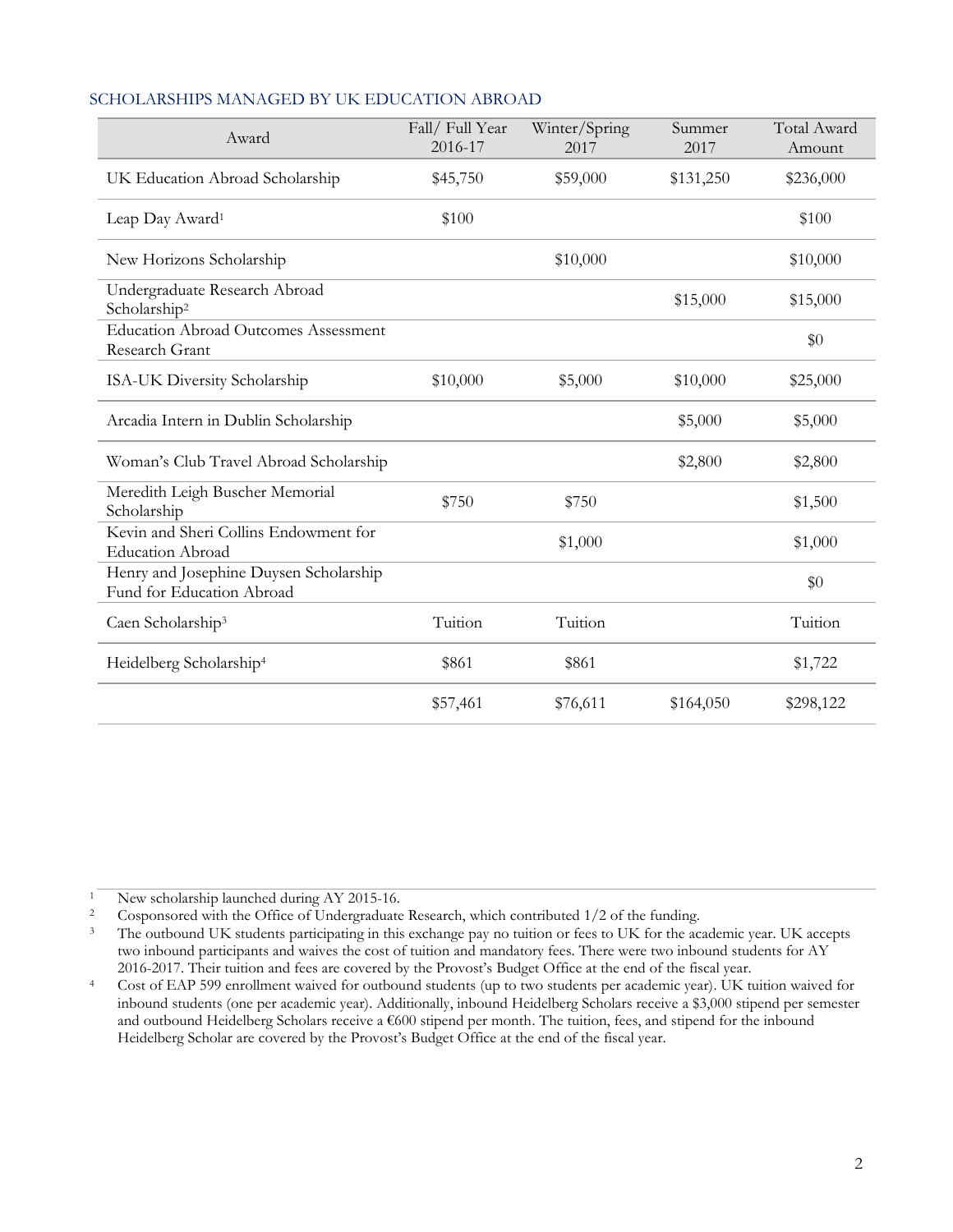The UK Education Abroad Scholarship, the New Horizons Scholarship and the Undergraduate Research Scholarship (EA's portion) are funded in full by the International Education Fee assessed to all full time students each semester. For 2016-17, the fee remained at \$6.75 per semester. Total available funding for academic year 2016-17 was \$269,000, of which \$10,000 was designated for the New Horizons Scholarship and \$7,500 for the Undergraduate Research Scholarship.

The UK Education Abroad Scholarships are awarded in three cycles per year (one for winter/spring, one for summer and one for fall/academic year), with individual award amounts ranging from \$750 to \$1,500.

| Term                | Number of<br>Applicants | Number of<br>Grantees | Percent of<br>Apps. Funded | Avg. Award<br>Amount | Total Award<br>Amount |
|---------------------|-------------------------|-----------------------|----------------------------|----------------------|-----------------------|
| Fall/Full Year 2016 | 79                      | 44                    | 56%                        | \$1,040              | \$45,750              |
| Winter/Spring 2017  | 146                     | 55                    | 38%                        | \$1,073              | \$59,000              |
| Summer 2017         | 379                     | 138                   | 36%                        | \$951                | \$131,250             |
|                     | 604                     | 237                   | 40%                        | \$996                | \$236,000             |

## UK EDUCATION ABROAD SCHOLARSHIP OVERVIEW

#### UK EDUCATION ABROAD SCHOLARSHIP DISTRIBUTION BY COLLEGE

*College of Agriculture, Food & Environment*

| Term                | Number of<br>Applicants | Number of<br>Grantees | Percent of<br>Apps. Funded | Avg. Award<br>Amount | Total Award<br>Amount |
|---------------------|-------------------------|-----------------------|----------------------------|----------------------|-----------------------|
| Fall/Full Year 2016 | 5                       | 2                     | 40%                        | \$1,000              | \$2,000               |
| Winter/Spring 2017  | 15                      | 3                     | 20%                        | \$917                | \$2,750               |
| Summer 2017         | 53                      | 21                    | 40%                        | \$857                | \$18,000              |
|                     |                         |                       |                            |                      |                       |
|                     | 73                      | 26                    | $36\%$                     | \$875                | \$22,750              |

*College of Arts & Sciences*

| Term                | Number of<br>Applicants | Number of<br>Grantees | Percent of<br>Apps. Funded | Avg. Award<br>Amount | Total Award<br>Amount |
|---------------------|-------------------------|-----------------------|----------------------------|----------------------|-----------------------|
| Fall/Full Year 2016 | 31                      | 17                    | $55\%$                     | \$1,074              | \$18,250              |
| Winter/Spring 2017  | 26                      | 8                     | $31\%$                     | \$1,219              | \$9,750               |
| Summer 2017         | 86                      | 32                    | $37\%$                     | $\frac{0}{0}$ 953    | \$30,500              |
|                     | 143                     | 57                    | 40%                        | \$1,026              | \$58,500              |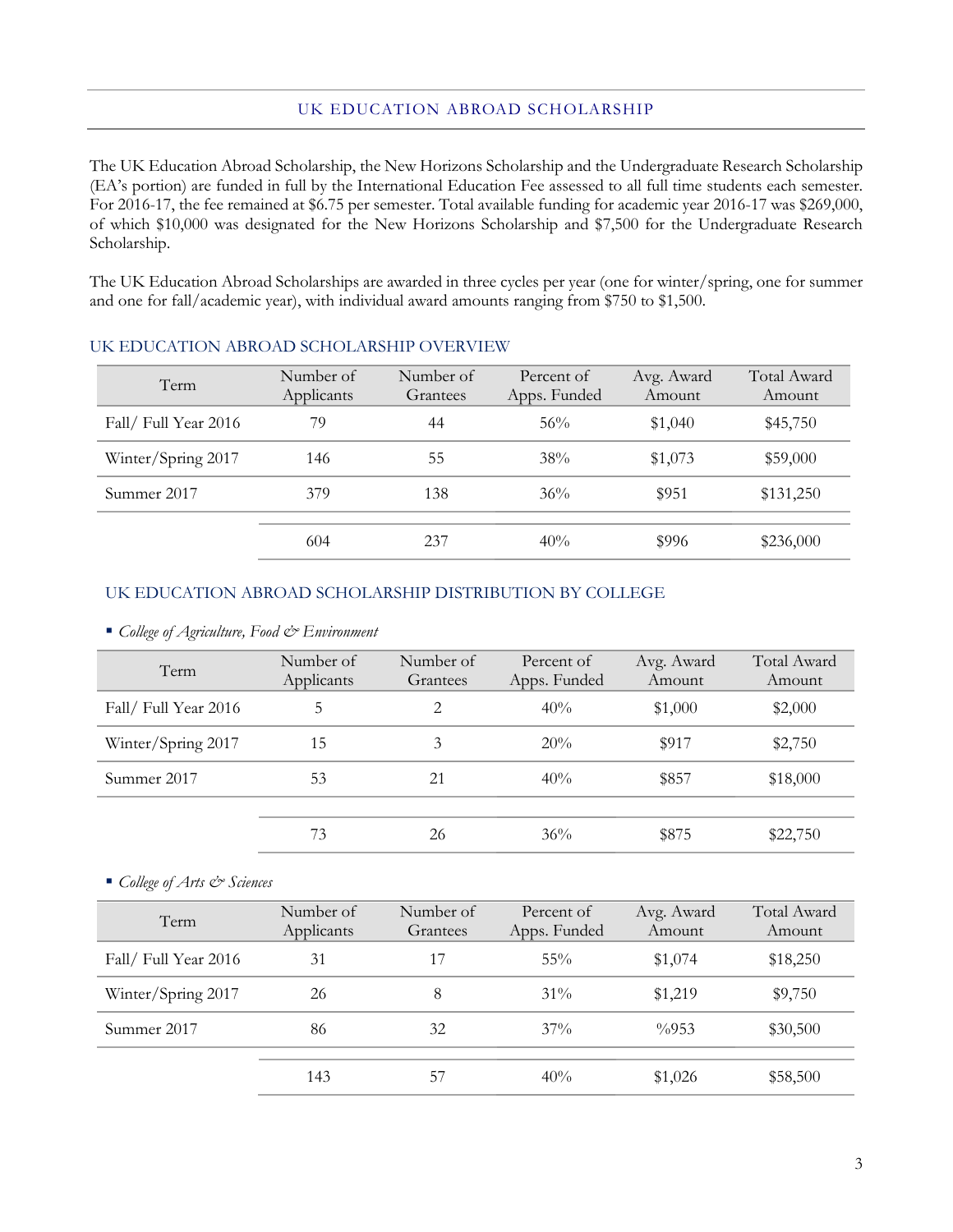# *Gatton College of Business & Economics*

| Term                | Number of<br>Applicants | Number of<br>Grantees | Percent of<br>Apps. Funded | Avg. Award<br>Amount | Total Award<br>Amount |
|---------------------|-------------------------|-----------------------|----------------------------|----------------------|-----------------------|
| Fall/Full Year 2016 | 19                      | 12                    | 63%                        | \$979                | \$11,750              |
| Winter/Spring 2017  | 37                      | 15                    | $41\%$                     | \$967                | \$14,500              |
| Summer 2017         | 50                      | 15                    | 30%                        | \$900                | \$13,500              |
|                     | 106                     | 42                    | 40%                        | \$946                | \$39,750              |

*College of Communication & Information*

| Number of<br>Applicants | Number of<br>Grantees | Percent of<br>Apps. Funded | Avg. Award<br>Amount | Total Award<br>Amount |
|-------------------------|-----------------------|----------------------------|----------------------|-----------------------|
| 3                       | 0                     |                            | \$0                  | \$0                   |
| 10                      | 3                     | $30\%$                     | \$1,083              | \$3,250               |
| 20                      |                       | $35\%$                     | \$893                | \$6,250               |
|                         |                       |                            |                      |                       |
| 33                      | 10                    | $30\%$                     | \$950                | \$9,500               |
|                         |                       |                            |                      |                       |

# *College of Design*

| Term                | Number of<br>Applicants | Number of<br>Grantees | Percent of<br>Apps. Funded | Avg. Award<br>Amount | Total Award<br>Amount |
|---------------------|-------------------------|-----------------------|----------------------------|----------------------|-----------------------|
| Fall/Full Year 2016 | $\overline{4}$          | 2                     | 50%                        | \$875                | \$1,750               |
| Winter/Spring 2017  | 3                       | 2                     | $67\%$                     | \$875                | \$1,750               |
| Summer 2017         | 17                      | 10                    | 59%                        | \$1,150              | \$11,500              |
|                     |                         |                       |                            |                      |                       |
|                     | 24                      | 14                    | 58%                        | \$1,071              | \$15,000              |

*College of Education*

| Term                | Number of<br>Applicants | Number of<br>Grantees | Percent of<br>Apps. Funded | Avg. Award<br>Amount | Total Award<br>Amount |
|---------------------|-------------------------|-----------------------|----------------------------|----------------------|-----------------------|
| Fall/Full Year 2016 | 8                       | 5                     | 63%                        | \$1,150              | \$5,750               |
| Winter/Spring 2017  | 9                       | 8                     | 89%                        | \$938                | \$7,500               |
| Summer 2017         | 24                      |                       | 29%                        | \$964                | \$6,750               |
|                     | 41                      | 20                    | 49%                        | \$1,000              | \$20,000              |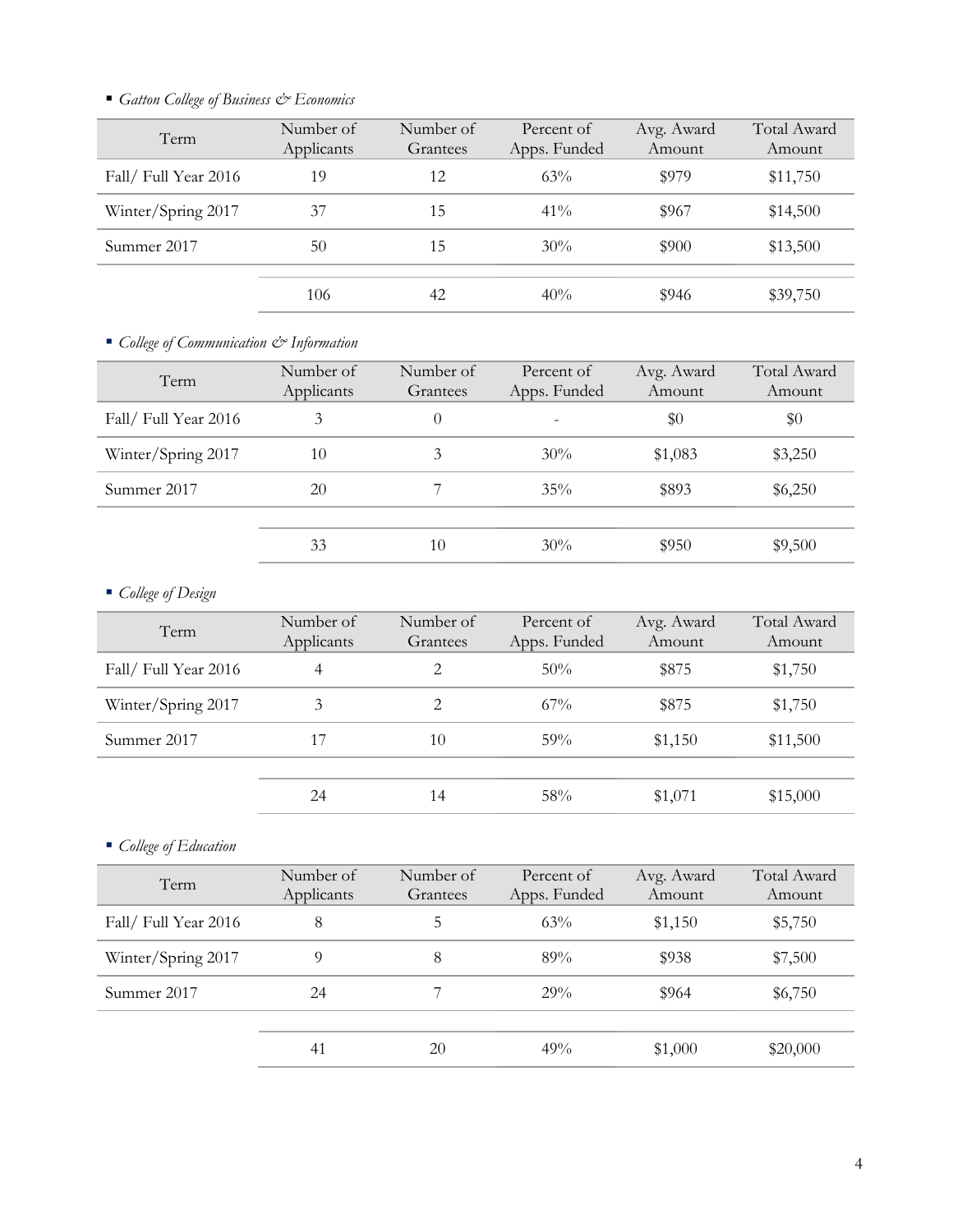# *College of Engineering*

| Number of<br>Applicants | Number of<br>Grantees | Percent of<br>Apps. Funded | Avg. Award<br>Amount | Total Award<br>Amount |
|-------------------------|-----------------------|----------------------------|----------------------|-----------------------|
| 2                       | 2                     | $100\%$                    | \$1,000              | \$2,000               |
| 2                       |                       | $50\%$                     | \$1,000              | \$1,000               |
| 53                      | 29                    | $55\%$                     | \$1,043              | \$30,250              |
|                         |                       |                            |                      |                       |
| 57                      | 32                    | 56%                        | \$1,039              | \$33,250              |
|                         |                       |                            |                      |                       |

# *College of Fine Arts*

| Number of<br>Applicants | Number of<br>Grantees | Percent of<br>Apps. Funded | Avg. Award<br>Amount | Total Award<br>Amount |
|-------------------------|-----------------------|----------------------------|----------------------|-----------------------|
|                         |                       | $100\%$                    | \$1,000              | \$1,000               |
|                         |                       | $100\%$                    | \$1,500              | \$1,500               |
| 14                      |                       | 29%                        | \$813                | \$3,250               |
|                         |                       |                            |                      |                       |
| 16                      | 6                     | 38%                        | \$958                | \$5,750               |
|                         |                       |                            |                      |                       |

# *College of Health Sciences*

| Term                | Number of<br>Applicants     | Number of<br>Grantees | Percent of<br>Apps. Funded | Avg. Award<br>Amount | Total Award<br>Amount |
|---------------------|-----------------------------|-----------------------|----------------------------|----------------------|-----------------------|
| Fall/Full Year 2016 | $\mathcal{D}_{\mathcal{L}}$ |                       | 50%                        | \$1,500              | \$1,500               |
| Winter/Spring 2017  | 6                           |                       | $17\%$                     | \$1,500              | \$1,500               |
| Summer 2017         | 17                          | 3                     | 18%                        | \$917                | \$2,750               |
|                     |                             |                       |                            |                      |                       |
|                     | 25                          |                       | 20%                        | \$1,150              | \$5,750               |

*College of Law*

| Term                | Number of<br>Applicants | Number of<br>Grantees | Percent of<br>Apps. Funded | Avg. Award<br>Amount | Total Award<br>Amount |
|---------------------|-------------------------|-----------------------|----------------------------|----------------------|-----------------------|
| Fall/Full Year 2016 |                         |                       |                            | $\$0$                | \$0                   |
| Winter/Spring 2017  |                         |                       |                            | \$0                  | \$0                   |
| Summer 2017         |                         |                       |                            | \$0                  | \$0                   |
|                     |                         |                       |                            | \$0                  | $\$0$                 |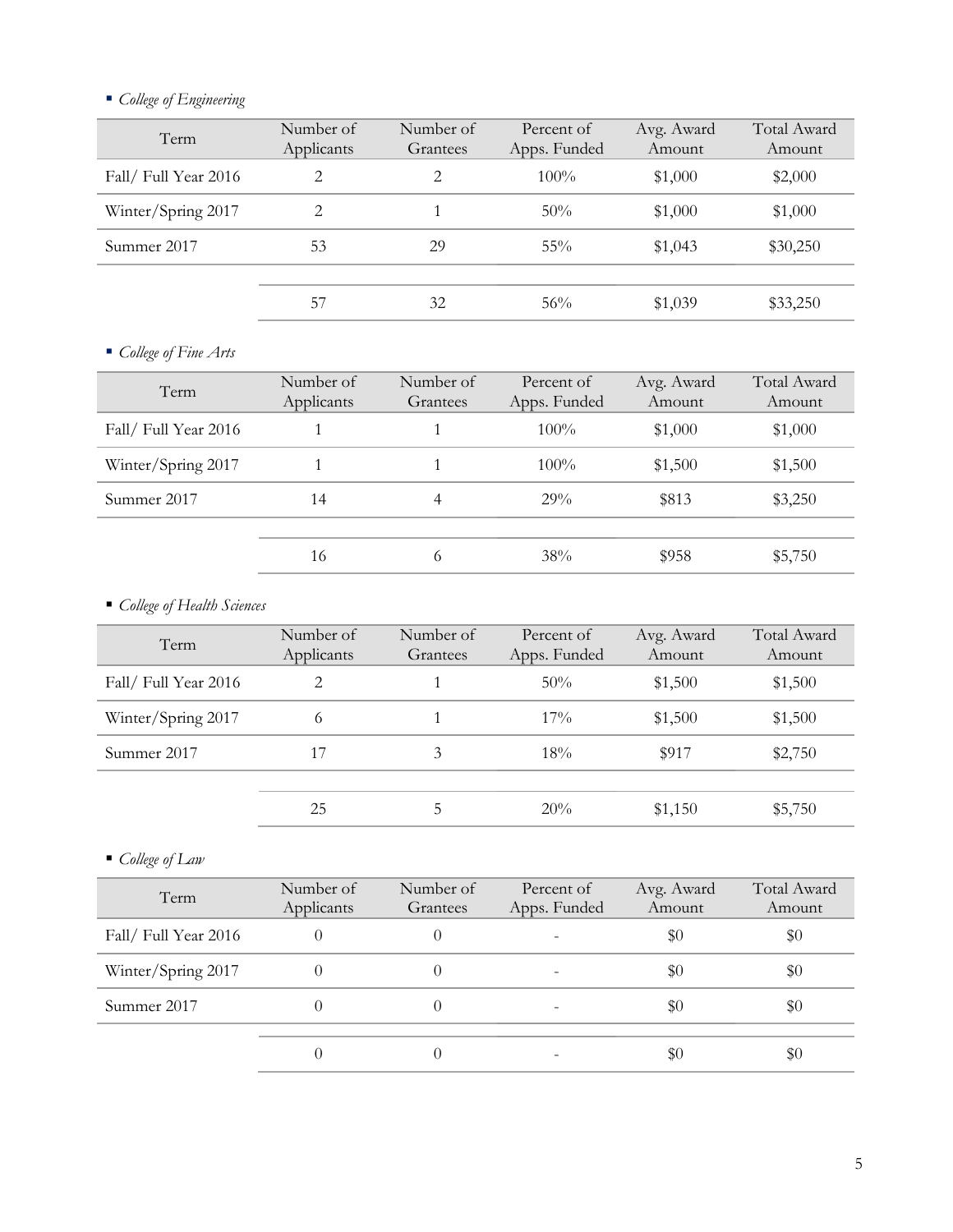# *College of Medicine*

| Term                | Number of<br>Applicants | Number of<br>Grantees | Percent of<br>Apps. Funded | Avg. Award<br>Amount | Total Award<br>Amount |
|---------------------|-------------------------|-----------------------|----------------------------|----------------------|-----------------------|
| Fall/Full Year 2016 | $\theta$                |                       |                            | \$0                  | \$0                   |
| Winter/Spring 2017  | 10                      |                       | $90\%$                     | \$1,222              | \$11,000              |
| Summer 2017         |                         |                       |                            | $\$0$                | \$0                   |
|                     | 10                      |                       | $90\%$                     | \$1,222              | \$11,000              |

# *College of Nursing*

| Amount  |
|---------|
| \$0     |
| \$0     |
| \$2,750 |
|         |
| \$2,750 |
|         |

# *College of Pharmacy*

| Term                | Number of<br>Applicants | Number of<br>Grantees | Percent of<br>Apps. Funded | Avg. Award<br>Amount | Total Award<br>Amount |
|---------------------|-------------------------|-----------------------|----------------------------|----------------------|-----------------------|
| Fall/Full Year 2016 | $\Omega$                | 0                     |                            | $\$0$                | \$0                   |
| Winter/Spring 2017  | 15                      | 3                     | 20%                        | \$1,250              | \$3,750               |
| Summer 2017         | 4                       | 0                     | -                          | \$0                  | $\$0$                 |
|                     | 19                      |                       | 26%                        | \$1,250              | \$3,750               |

# *College of Public Health*

| Term                | Number of<br>Applicants | Number of<br>Grantees | Percent of<br>Apps. Funded | Avg. Award<br>Amount | Total Award<br>Amount |
|---------------------|-------------------------|-----------------------|----------------------------|----------------------|-----------------------|
| Fall/Full Year 2016 | $\Omega$                | $\theta$              |                            | \$0                  | \$0                   |
| Winter/Spring 2017  | 5                       |                       | 20%                        | \$750                | \$750                 |
| Summer 2017         | 8                       | 2                     | 25%                        | \$750                | \$1,500               |
|                     | 13                      | 3                     | 23%                        | \$750                | \$2,250               |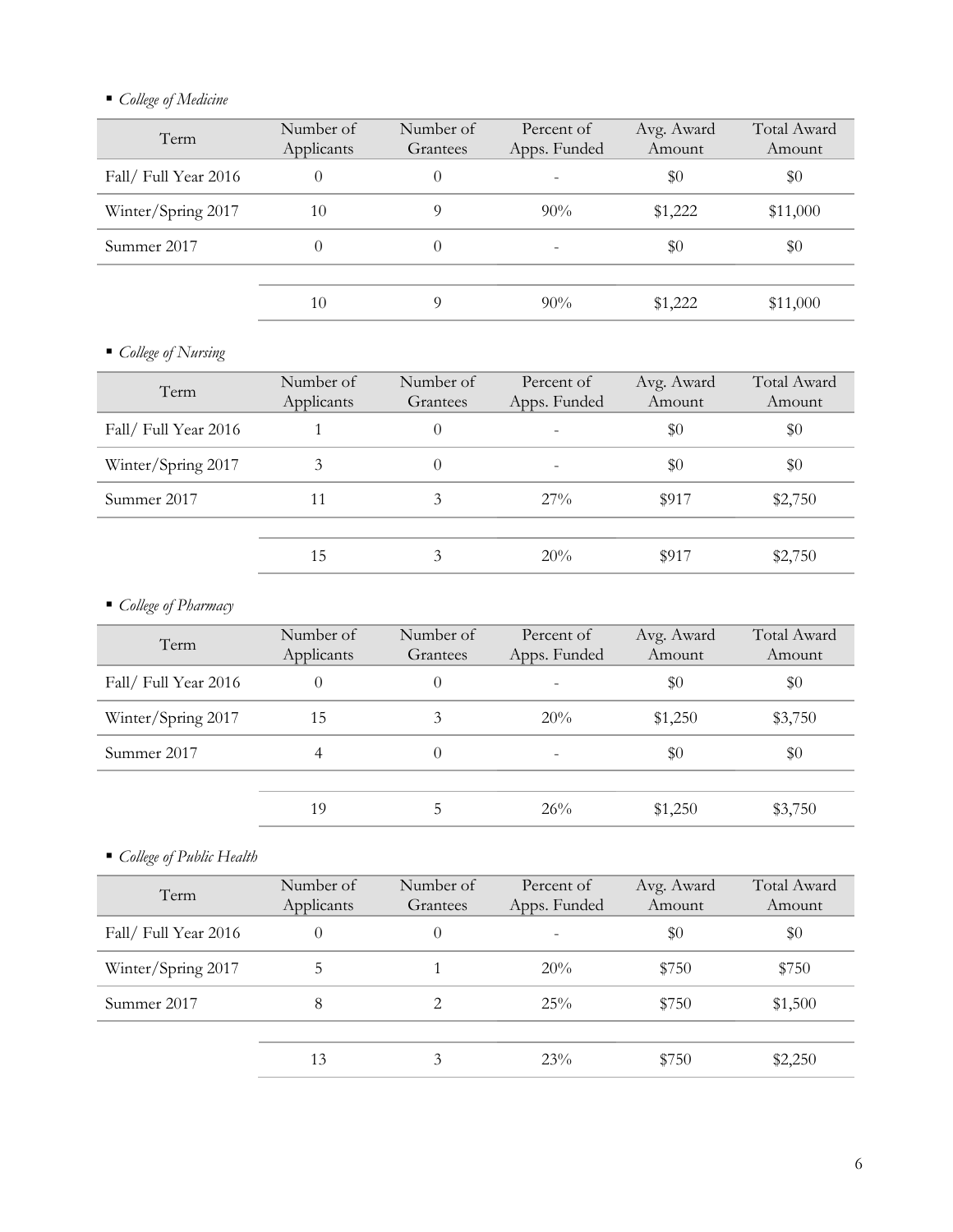# *College of Social Work*

| Term                 | Number of<br>Applicants | Number of<br>Grantees | Percent of<br>Apps. Funded | Avg. Award<br>Amount | Total Award<br>Amount |
|----------------------|-------------------------|-----------------------|----------------------------|----------------------|-----------------------|
| Fall/ Full Year 2016 |                         |                       | $100\%$                    | \$1,000              | \$1,000               |
| Winter/Spring 2017   | $\Omega$                | 0                     | $\qquad \qquad$            | \$0                  | $\$0$                 |
| Summer 2017          | 3                       | 0                     |                            | \$0                  | \$0                   |
|                      | 4                       |                       | 25%                        | \$1,000              | \$1,000               |

*Graduate School [As classified in SAP, although course of study spans across all colleges]*

| Term                | Number of<br>Applicants | Number of<br>Grantees | Percent of<br>Apps. Funded | Avg. Award<br>Amount | Total Award<br>Amount |
|---------------------|-------------------------|-----------------------|----------------------------|----------------------|-----------------------|
| Fall/Full Year 2016 | $\theta$                | 0                     |                            | \$0                  | \$0                   |
| Winter/Spring 2017  | 3                       | 0                     |                            | \$0                  | \$0                   |
| Summer 2017         | 18                      |                       | 28%                        | \$850                | \$4,250               |
|                     |                         |                       |                            |                      |                       |
|                     | 21                      | C                     | $24\%$                     | \$850                | \$4,250               |

# *Undergraduate Studies*

| Term                | Number of<br>Applicants | Number of<br>Grantees | Percent of<br>Apps. Funded | Avg. Award<br>Amount | Total Award<br>Amount |
|---------------------|-------------------------|-----------------------|----------------------------|----------------------|-----------------------|
| Fall/Full Year 2016 | 2                       |                       | 50%                        | \$750                | \$750                 |
| Winter/Spring 2017  |                         |                       | -                          | \$0                  | \$0                   |
| Summer 2017         |                         | $^{(1)}$              |                            | \$0                  | \$0                   |
|                     |                         |                       |                            |                      |                       |
|                     | 3                       |                       | $33\%$                     | \$750                | \$750                 |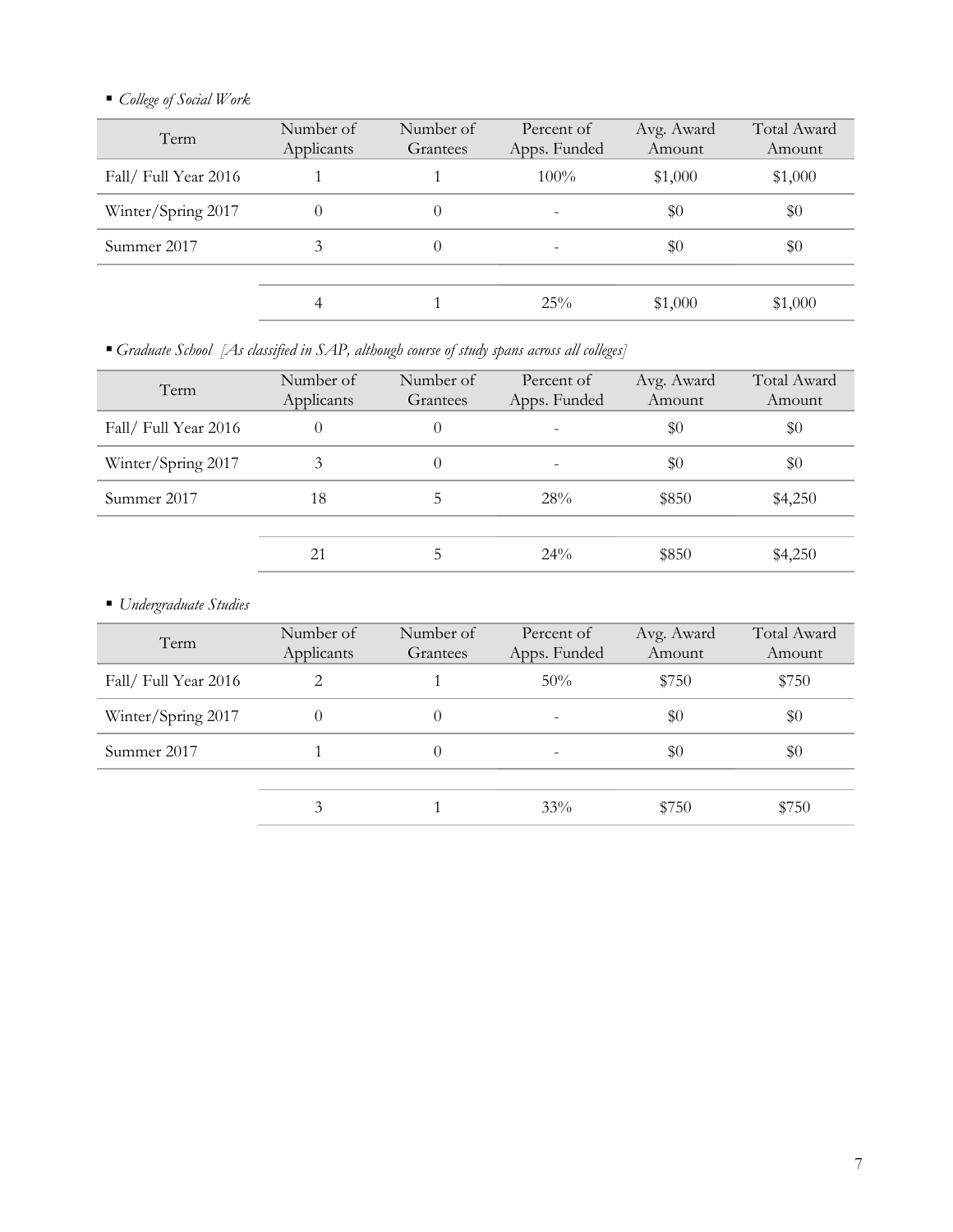| Term                | Undergrad.<br>Amt. Awarded | $\%$ of Total<br>Awarded | Graduate<br>Amt. Awarded | $\%$ of Total<br>Awarded | Total Award<br>Amount |
|---------------------|----------------------------|--------------------------|--------------------------|--------------------------|-----------------------|
| Fall/Full Year 2016 | \$45,750                   | $100\%$                  | \$0                      |                          | \$45,750              |
| Winter/Spring 2017  | \$44,250                   | 75%                      | \$14,750                 | 25%                      | \$59,000              |
| Summer 2017         | \$127,000                  | $97\%$                   | \$4,250                  | $3\%$                    | \$131,250             |
|                     | \$217,000                  | $92\%$                   | \$19,000                 | $8\%$                    | \$236,000             |

## DISTRIBUTION BY GRADUATE & UNDERGRADUATE STANDING

## UK EDUCATION ABROAD SCHOLARSHIP DISTRIBUTION BY WORLD REGION

| Region        | <b>Total Award Amount</b> | % of Total Awarded |
|---------------|---------------------------|--------------------|
| Africa        | \$5,250                   | $2\%$              |
| Asia          | \$23,000                  | 10%                |
| Europe        | \$144,000                 | 61%                |
| Latin America | \$34,500                  | 15%                |
| Middle East   | \$1,500                   | $.6\%$             |
| North America | \$1,000                   | $.4\%$             |
| Oceania       | \$5,000                   | $2\%$              |
| Multi-Country | \$21,750                  | $9\%$              |
| Total         | \$236,000                 | 100%               |

# TOTAL ENROLLMENT AND SCHOLARSHIP DISTRIBUTION BY WORLD REGION

| Region        | 2016-2017 EA<br>Enrollment | $2016 - 2017 \%$ EA<br>Enrollment | % of Total Amount<br>Awarded | <b>Total Award Amount</b> |
|---------------|----------------------------|-----------------------------------|------------------------------|---------------------------|
| Africa        | 38                         | $3.4\%$                           | $2.2\%$                      | \$5,250                   |
| Asia          | 100                        | $9.0\%$                           | $9.8\%$                      | \$23,000                  |
| Europe        | 651                        | 58.3%                             | $61.0\%$                     | \$144,000                 |
| Latin America | 251                        | $22.5\%$                          | $14.6\%$                     | \$34,500                  |
| Middle East   | 14                         | $1.3\%$                           | $0.7\%$                      | \$1,500                   |
| North America | 15                         | $1.3\%$                           | $0.4\%$                      | \$1,000                   |
| Oceania       | 34                         | $3.0\%$                           | $2.1\%$                      | \$5,000                   |
| Multi-Country | 14                         | $1.3\%$                           | $9.2\%$                      | \$21,750                  |
| Total         | 1,117                      | $100\%$                           | $100\%$                      | \$236000                  |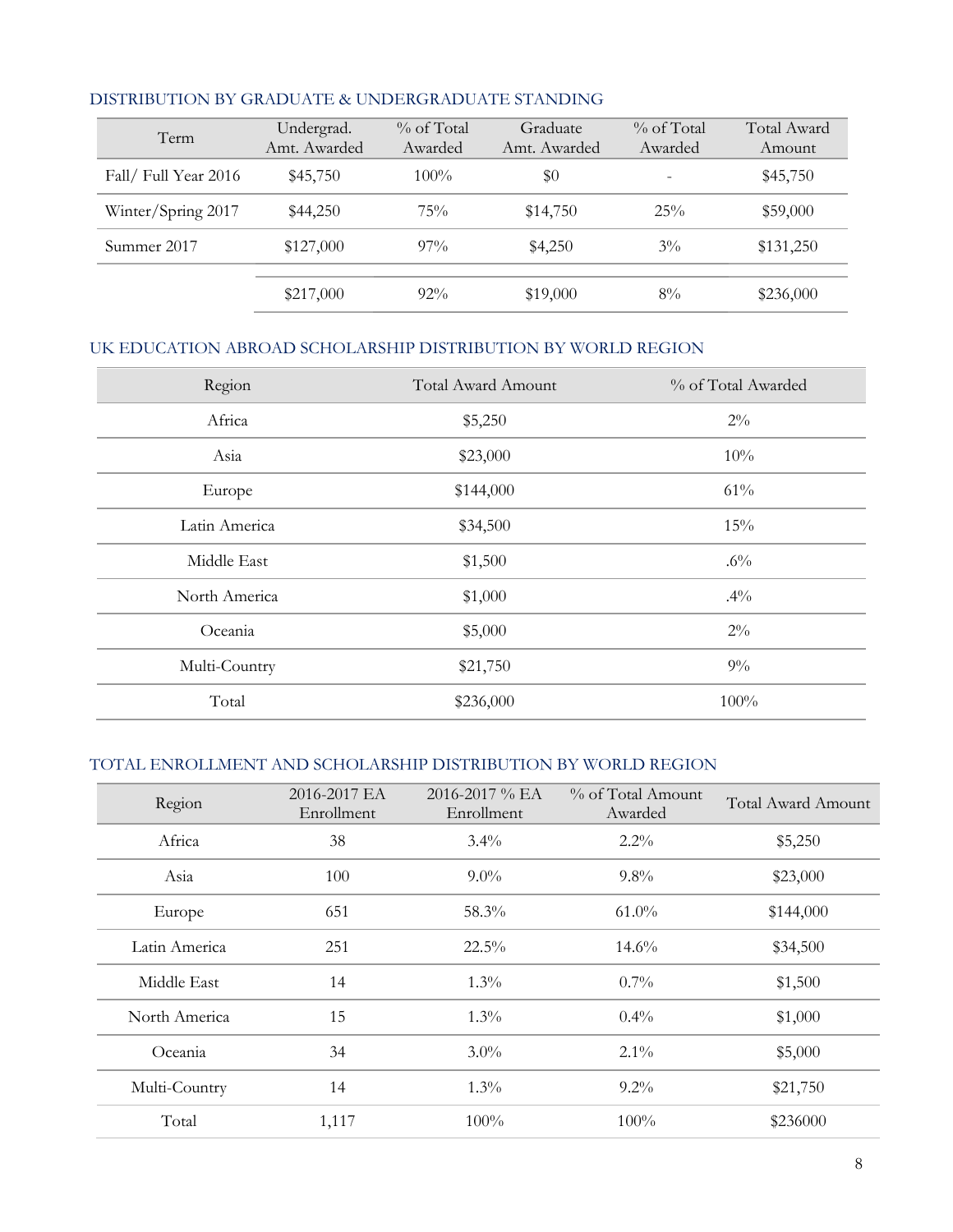### NEW HORIZONS SCHOLARSHIP

The New Horizons Scholarship was established in 1989 to supplement the financial resources of education abroad participants and thereby to further the goal of internationalizing the UK campus. The scholarship was initially funded by the UK Provost's Budget Office to specifically target participants on UK faculty-directed education abroad programs. Funding by the UK Provost's Budget Office was discontinued in 2012-13. However, funds collected by the International Education Fee (see above) were reallocated to continue the New Horizons Scholarship for UK Sponsored Embedded Program participants.

## NEW HORIZONS DISTRIBUTION BY GRADUATE & UNDERGRADUATE STANDING

| Term               | Number of<br>Grantees | Undergrad Award<br>Amount | Graduate Award<br>Amount | Total Award<br>Amount |
|--------------------|-----------------------|---------------------------|--------------------------|-----------------------|
| Fall 2016          |                       | УU                        | \$0                      | \$0                   |
| Winter/Spring 2017 | 20                    | \$6,500                   | \$3,500                  | \$10,000              |

### NEW HORIZONS DISTRIBUTION BY PROGRAM

| Program                                                               | Number of<br>Grantees | Total Award<br>Amount |
|-----------------------------------------------------------------------|-----------------------|-----------------------|
| <b>Alternative Service Breaks</b>                                     | $\theta$              | \$0                   |
| Culture, History & the Horse Industry in Ireland and Northern Ireland |                       | \$500                 |
| International Agribusiness in Argentina                               | 2                     | \$1,000               |
| Preparing Students for Interdisciplinary Teaching                     |                       | \$500                 |
| Transformative Travels: Exploring Greece                              | 2                     | \$1,000               |
| Shoulder to Shoulder Global (STSG)                                    | 14                    | \$7,000               |
|                                                                       | 20                    | \$10,000              |

## UNDERGRADUATE RESEARCH ABROAD SCHOLARSHIP

The Office of Undergraduate Research and UK Education Abroad co-sponsor the Undergraduate Research Abroad Scholarship, with a total 2016-17 award amount of \$15,000. Undergraduates must be conducting research for a minimum of 8 weeks and be nominated by a faculty member to be eligible. Funds collected from the International Education Fee (see above) were reallocated to fund the Education Abroad office's contribution to this scholarship.

| Term        | Total Number of Grantees | Total Award Amount |
|-------------|--------------------------|--------------------|
| Summer 2017 |                          | \$15,000           |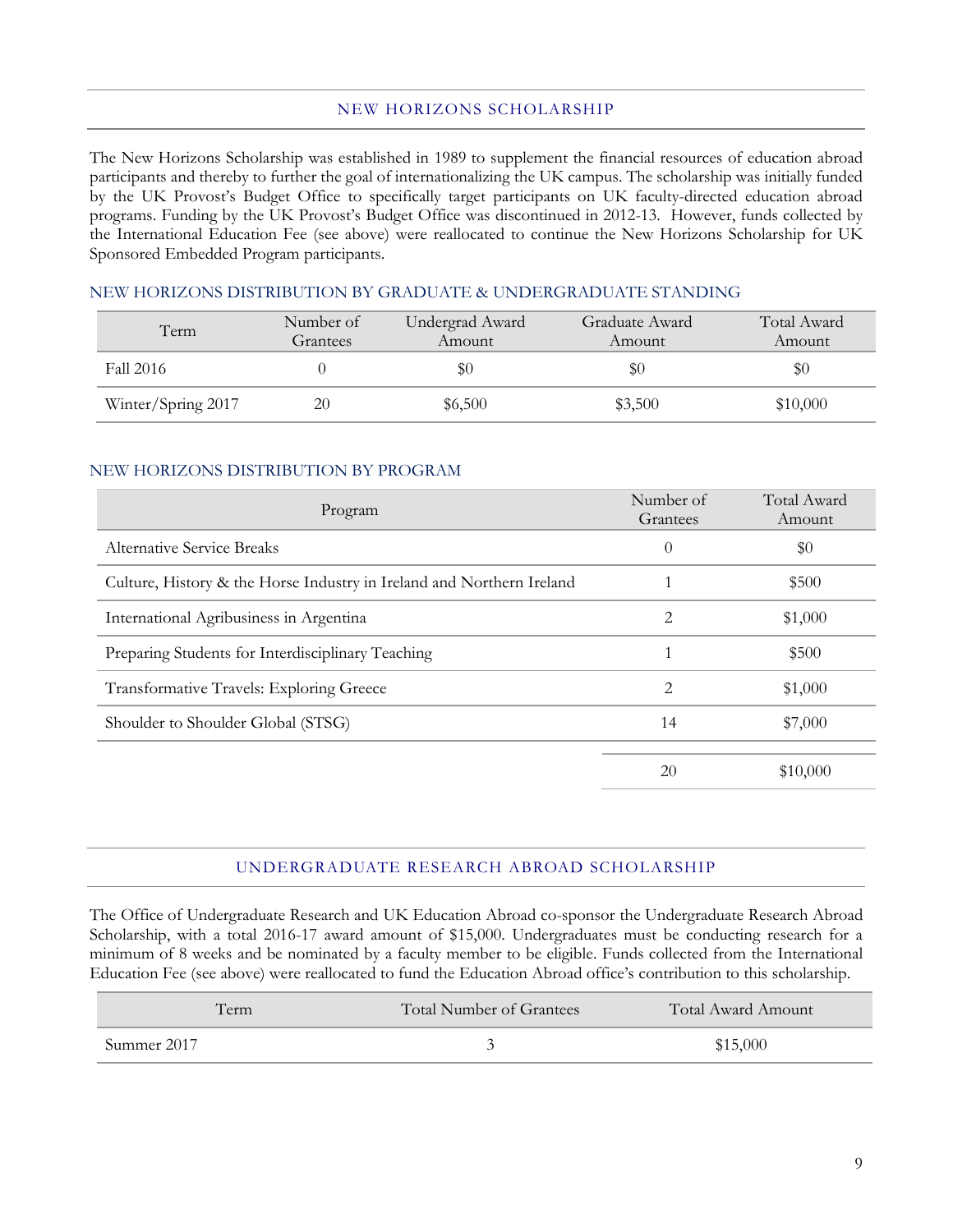## ISA-UK DIVERSITY SCHOLARSHIP

The ISA-UK Diversity Scholarship is available to students who contribute to the university's compelling interest in the educational benefit of diversity within the UK student body. This includes, but is not limited to, race or ethnic origin, sex, color, religion, creed, sexual orientation, gender identity, gender expression, disability and other characteristics. It also includes first generation students, students who have never traveled abroad, students from low income families, students from rural Appalachian communities and students with a history of overcoming adversity. Award amounts range from \$2,500 to \$5,000 and are awarded as vouchers to be used within two years of the award date. Consideration shall be given to all full-time, undergraduate UK students enrolled or planning to enroll in an approved ISA education abroad program (Summer, Fall, Spring). UK sponsored programs customized by ISA are not eligible. A minimum cumulative GPA of 2.70 on a 4.0 scale is required at the time of scholarship application.

| Term        | Total Number of Grantees | Total Award Amount |
|-------------|--------------------------|--------------------|
| Fall 2016   |                          | \$10,000           |
| Spring 2017 |                          | \$5,000            |
| Summer 2017 |                          | \$10,000           |

## UK WOMAN'S CLUB TRAVEL ABROAD SCHOLARSHIP

The UK Woman's Club Travel Abroad Scholarship is funded by UK Woman's Club (UKWC). It is awarded to highability students on for-credit Education Abroad programs who are Kentucky residents and demonstrate financial need. Non-traditional and underrepresented minority students are encouraged to apply.

| Term                    | Total Number of Grantees | Total Award Amount |
|-------------------------|--------------------------|--------------------|
| Academic Year 2016-2017 |                          | \$400              |
| Fall 2016               |                          | \$800              |
| Summer 2017             |                          | \$2,400            |

### MEREDITH LEIGH BUSCHER MEMORIAL SCHOLARSHIP

The Meredith Leigh Buscher Memorial Scholarship is sponsored by James F. Buscher and his family, and is awarded each semester to qualified students participating in credit-bearing, semester-long Spanish language and culture education abroad programs in South or Central America. Preference will be given to those students studying Spanish language. Recipients are selected from the UK Education Abroad Scholarship applicant pool.

| Term        | Total Number of Grantees | Total Award Amount |
|-------------|--------------------------|--------------------|
| Fall 2016   |                          | \$750              |
| Spring 2017 |                          | \$750              |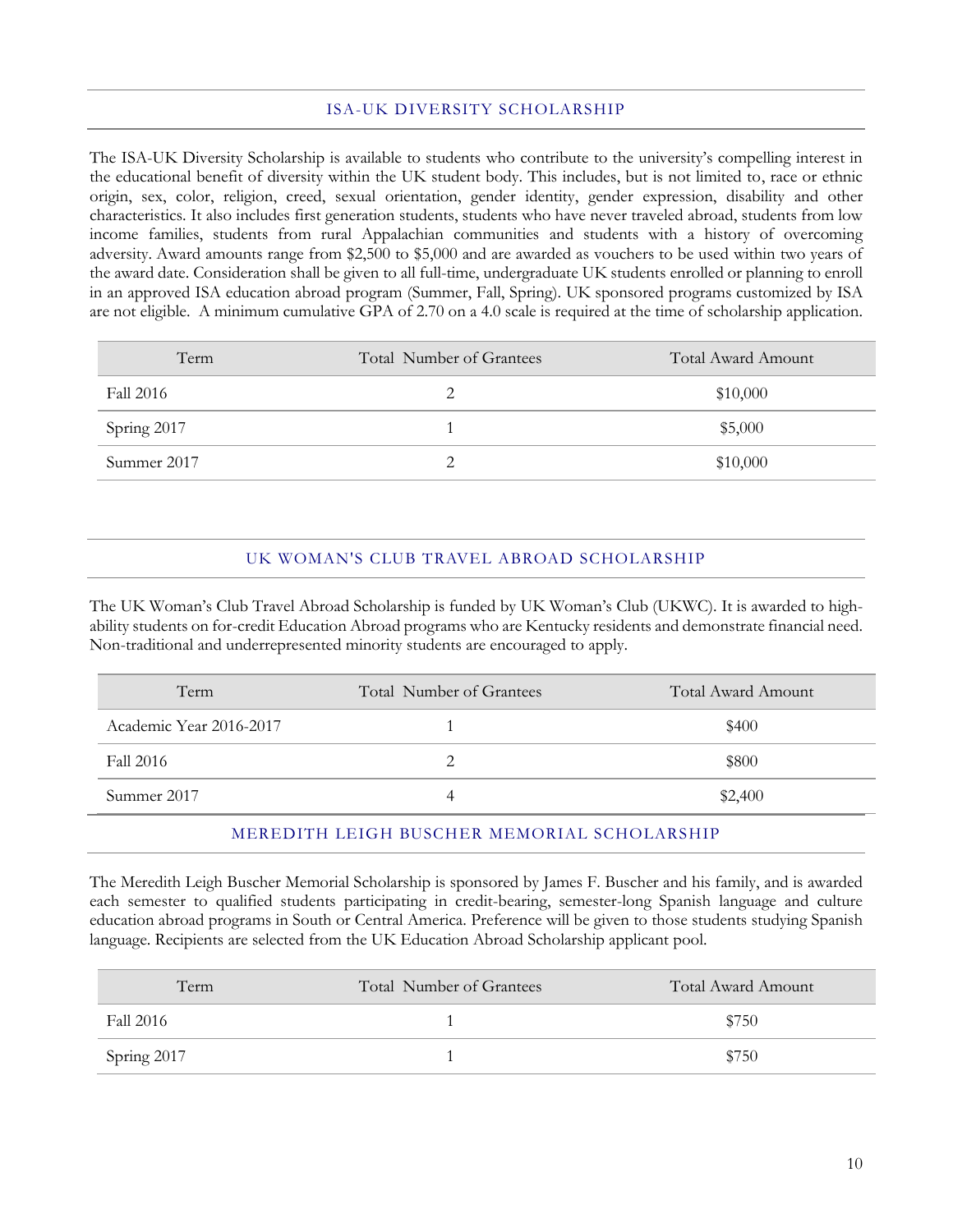#### KEVIN AND SHERI COLLINS ENDOWMENT FOR EDUCATION ABROAD

The Kevin and Sheri Collins Endowment for Education Abroad is awarded annually to full-time undergraduate, first generation college students as defined by the University of Kentucky. In this case, first generation is understood to refer to those whose parents did not graduate from a four-year college or university. Eligible students must demonstrate financial need as determined by the Office of Student Financial Aid and have demonstrated academic excellence as shown by a minimum 3.0 cumulative GPA at the time of application. Recipients are selected from the UK Education Abroad Scholarship applicant pool.

| Term        | Total Number of Grantees | Total Award Amount |
|-------------|--------------------------|--------------------|
| Spring 2016 |                          | \$1,000            |

### HENRY AND JOSEPHINE DUYSEN SCHOLARSHIP FUND FOR EDUCATION ABROAD

The Henry and Josephine Duysen Scholarship Fund for Education Abroad is awarded to full-time undergraduate, first generation students. In this case, first generation is understood to refer to those whose parents did not graduate from a four-year college or university. Eligible students must have also completed 30 or more credit hours, maintain at least a 3.0 cumulative GPA and have planned an international education experience for which academic credit is earned directly or through transfer credit at UK. Recipients are selected from the UK Education Abroad Scholarship applicant pool.

| Term        | Total Number of Grantees | Total Award Amount |
|-------------|--------------------------|--------------------|
| Summer 2017 |                          | Y.                 |

#### CAEN SCHOLARSHIP

UK Education Abroad, in partnership with Lexington-Deauville Sister City Commission, offers two placements each year to attend the University of Caen in France. Eligible students must demonstrate proficiency in French language, academic achievement and plans to continue their French study upon return. The applications are forwarded to the Caen Scholarship Committee which reviews all applications and makes final decisions regarding awards. The Committee is comprised of the UK Education Abroad advisor for France, the Sister Cities Coordinator, UK faculty members from the French Department and faculty members from Transylvania University. UK also welcomes up to two incoming students each academic year as part of the exchange. The incoming students have all tuition and fees for UK waived.

| Term        | Total Number of Grantees | Total Award Amount |
|-------------|--------------------------|--------------------|
| Fall 2016   |                          | Tuition            |
| Spring 2017 |                          | Tuition            |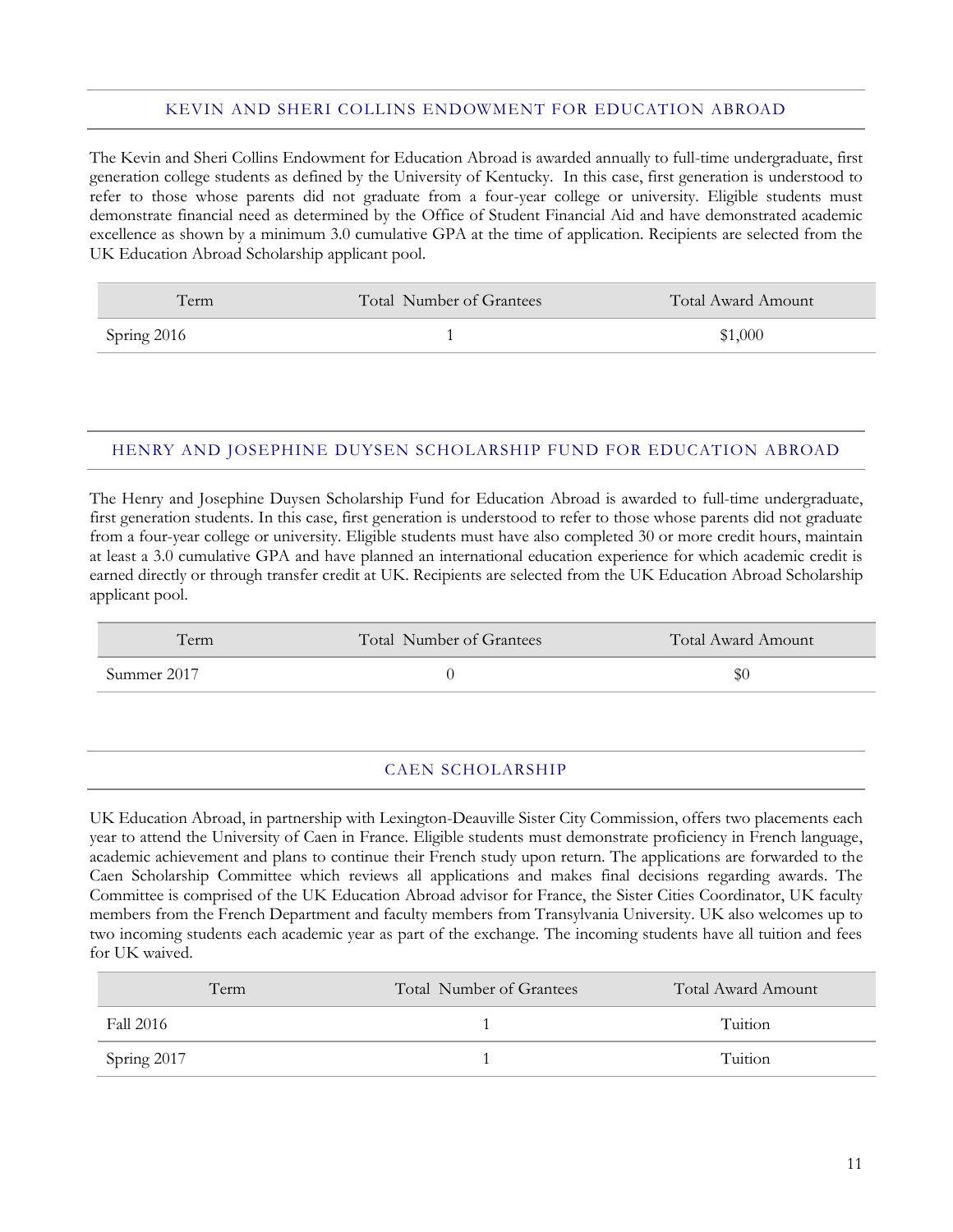#### HEIDELBERG SCHOLARSHIP

UK Education Abroad offers two scholarships per year for students choosing to study at Heidelberg University. The scholarship provides Heidelberg University tuition for the academic year and a stipend of approximately €600 Euros each month. Applications are reviewed by the Heidelberg Scholarship Committee, which is appointed for three-year terms by the UK provost. The Committee reports to the Provost via the Associate Provost for Internationalization. Selection is based on academic excellence, maturity, open-mindedness and adaptability; readiness to learn from study abroad; and ability to communicate in German. UK also accepts one inbound student from Heidelberg as part of the exchange. The inbound student receives a \$3,000 stipend each semester in addition to having tuition and fees waived.

| erm                   | Total Number of Grantees | Total Award Amount |
|-----------------------|--------------------------|--------------------|
| Academic Year 2016-17 |                          | UK Tuition/Housing |

## UNIVERSITY OF LUDWIGSBURG GRANT

UK Education Abroad, in conjunction with the Division of German Studies, offers a grant for graduate students participating in the exchange program with University of Ludwigsburg. This grant is awarded to one UK graduate student accepted to University of Ludwigsburg each spring semester. The grant reverses the cost associated with EAP 599.

| Term                     | Total Number of Grantees | Total Award Amount |
|--------------------------|--------------------------|--------------------|
| $\overline{\phantom{0}}$ |                          |                    |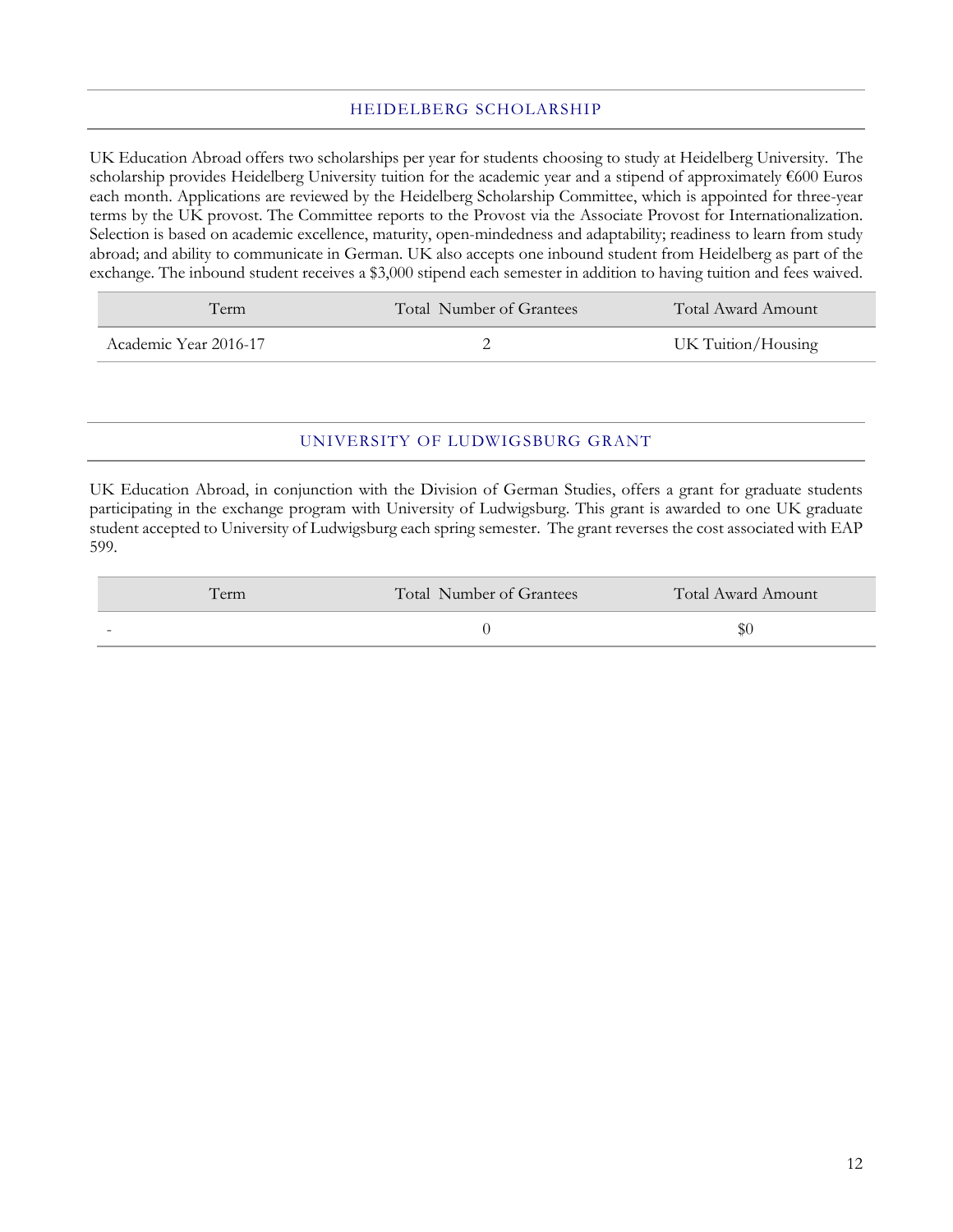#### OTHER UK SCHOLARSHIPS & AWARDS IN SUPPORT OF EDUCATION ABROAD

*Confucius Institute*

The UK Confucius Institute provides recognition and financial incentive to undergraduate students who are enrolled or planning to enroll in selected UK Education Abroad programs in China.

| Term                 | Total Number of Grantees | <b>Total Award Amount</b> |
|----------------------|--------------------------|---------------------------|
| Spring-Embedded 2017 |                          | \$5,600                   |
| Summer 1 2017        | 10                       | \$8,000                   |

## *The Honors Program – Kate Johnson Education Abroad Scholarship*

These awards are made to enable Honors Program students in good standing to participate in an activity to develop skills or to participate in some type of field-based academic effort. Award amounts vary.

| Term                  | Total Number of Grantees | Total Award Amount |
|-----------------------|--------------------------|--------------------|
| Academic Year 2016-17 |                          | \$1,800            |
| Fall 2016             |                          | \$1,800            |
| Summer 2017           | ר                        | \$12,000           |

#### *The Honors Program – Student Skills Development Award*

These awards are made to enable Honors Program students in good standing to participate in an activity to develop skills or to participate in some type of field-based academic effort. Award amounts vary.

| Term        | Total Number of Grantees | Total Award Amount |
|-------------|--------------------------|--------------------|
| Spring 2017 |                          | \$1,000            |
| Summer 2017 |                          | \$1,000            |

*Zembrod Fellowship (Arts & Sciences)*

The Department of Hispanic Studies annually awards the Zembrod Fellowship to students who will have junior status at the time of taking up the award. The award, up to \$1,000, is to be used towards on-campus tuition or education related expenses and/or study abroad in a Spanish-speaking country (plans to be approved by the Department of Hispanic Studies).

| Term       | Total Number of Grantees | Total Award Amount       |
|------------|--------------------------|--------------------------|
| Unreported | -                        | $\overline{\phantom{0}}$ |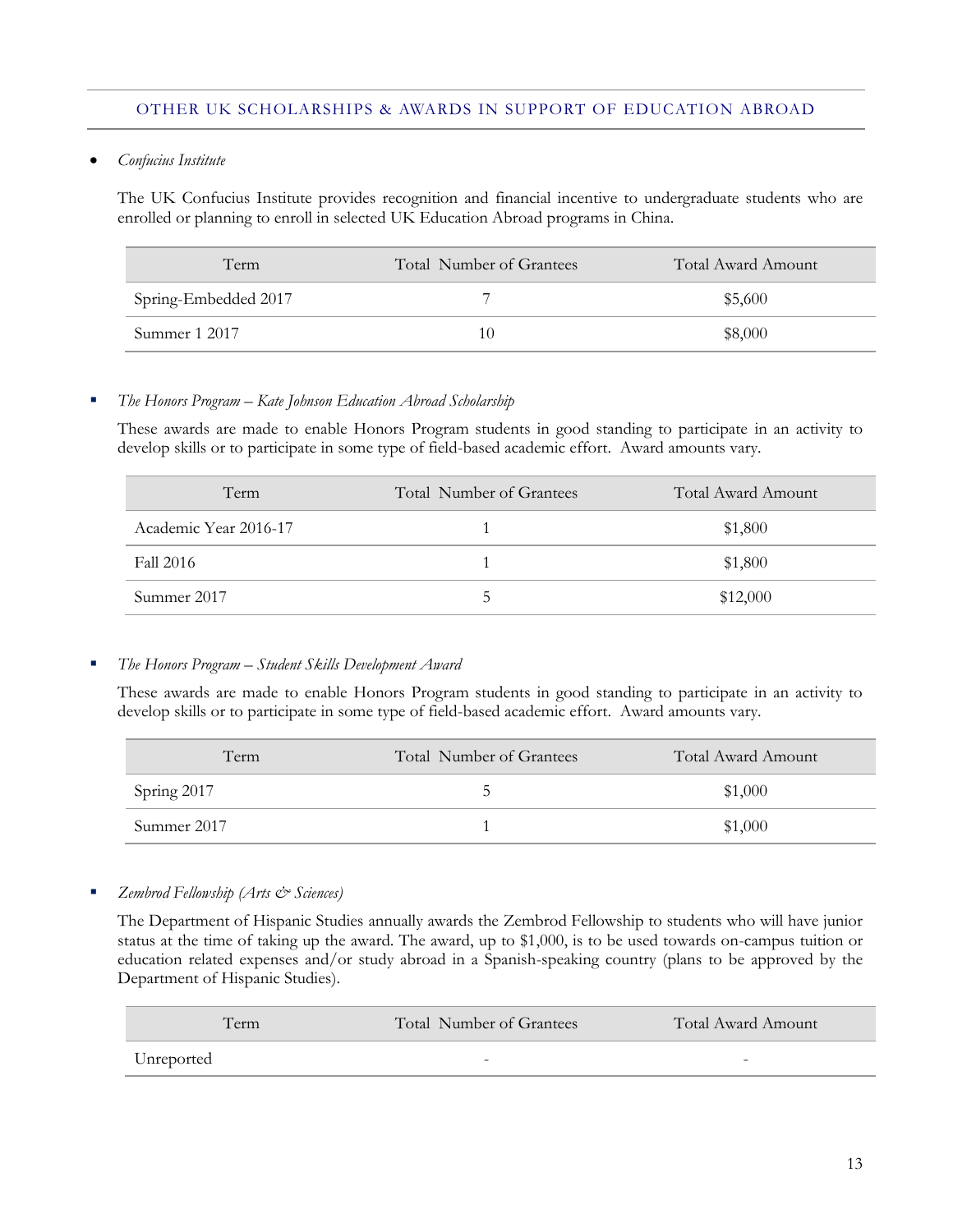## *The Leon and Evelyn Zolondek Scholarships (Arts & Sciences)*

Zolondek scholarships range from \$750 to \$2,500 and are for students developing a research proposal to be carried out through independent study in Europe. Recipients may receive academic credit by registering for an independent study course in their department for research carried out during the summer or winter semesters. Recipients are required to visit specified cities and sites. Selection criteria include financial need, academic record, quality of research proposal and intellectual and social maturity.

| Term       | Total Number of Grantees | Total Award Amount |
|------------|--------------------------|--------------------|
| Unreported |                          | DU.                |

### *Ryan Travel Award (Pharmacy)*

The Melody and Stephen J. Ryan Travel Award is presented each year to deserving third-year PharmD students who are taking part in an international approved advanced pharmacy practice educational (APPE) site. This award is provided to support all or partial travel and living expenses while a student is on international rotation during their fourth year of pharmacy school. The award provides up to \$1,000 annually to recipients.

| Term        | Total Number of Grantees | <b>Total Award Amount</b> |
|-------------|--------------------------|---------------------------|
| Fall 2016   |                          | \$2,000                   |
| Spring 2017 |                          | \$3,000                   |

## *The Scott and Kelli Parsons Endowed Scholarship for Education Abroad (Gatton)*

The Parsons Scholarship is awarded to undergraduate students who are traveling outside of the United States for educational purposes and who have submitted a FAFSA form and show some level of financial need. Preference may be given to students from Calloway and Woodford counties or Kentucky at large.

| Term        | Total Number of Grantees | Total Award Amount |
|-------------|--------------------------|--------------------|
| Spring 2017 |                          | \$3,000            |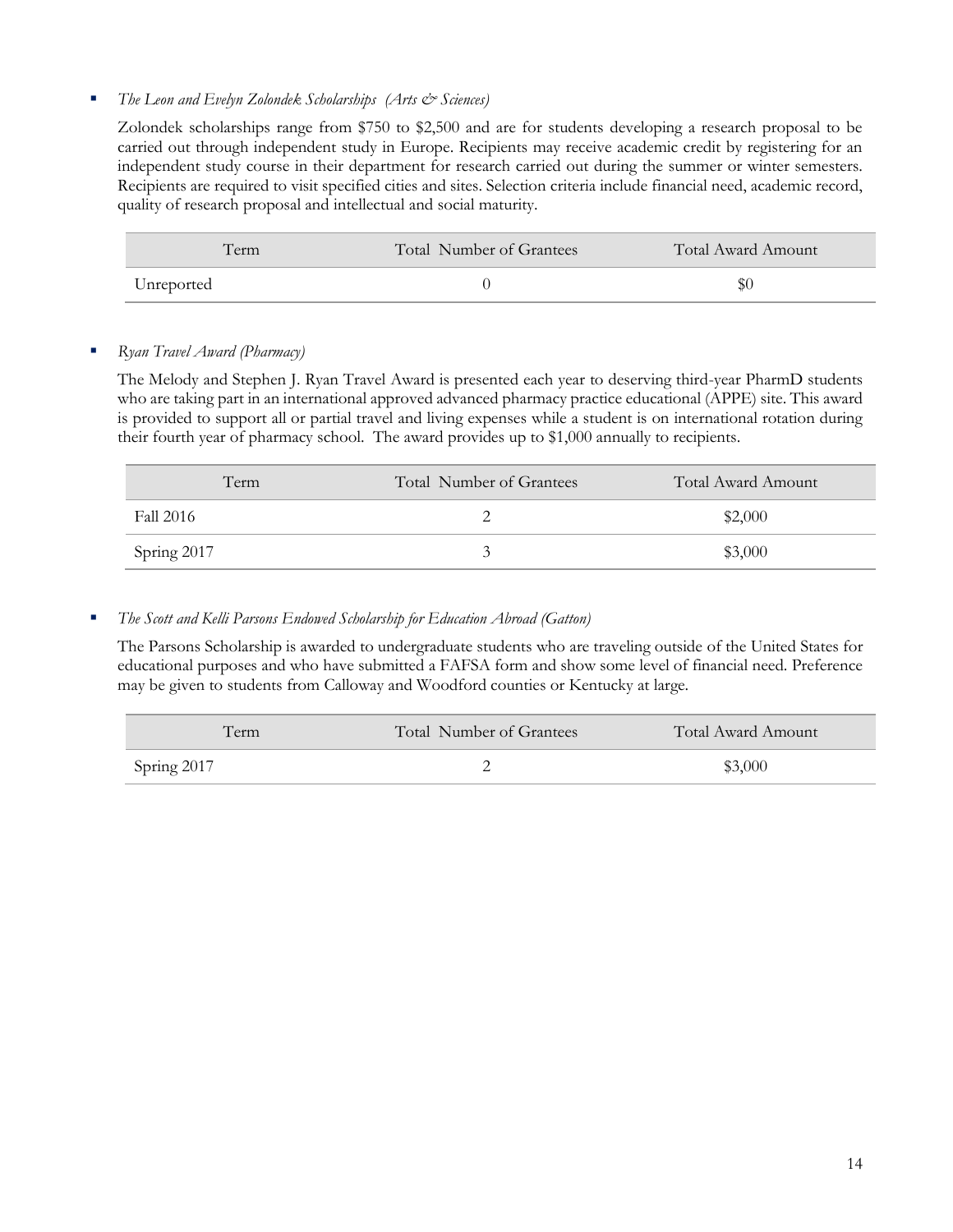#### UK PARTNER ORGANIZATION AWARDS

UK students participating in education abroad programs offered through UK partner organizations are eligible for UK-specific scholarships and other funding available from the partner organizations for students participating on their programs.

| Partner                                            | Number of Awards | Total Award Amount |
|----------------------------------------------------|------------------|--------------------|
| API: Academic Programs International               | 6                | \$2,350            |
| Arcadia University                                 | 7                | \$6,250            |
| CCSA: The Cooperative Center for Study Abroad      |                  | \$250              |
| <b>IFSA-Butler University</b>                      | 2                | \$3,500            |
| ISA-UK Diversity Scholarship                       | 5                | \$25,000           |
| KIIS: Kentucky Institute for International Studies | 4                | \$2,400            |
| Sol Education Abroad                               | 2                | \$500              |
| TEAN: The Education Abroad Network                 | 2                | \$2,000            |
|                                                    |                  |                    |
|                                                    | 29               | \$42,250           |

In addition, UK Education Abroad negotiates affiliate partner discounts as part of their affiliation agreement with UK. UKEA maintains program fee discounts of varying amounts with these partners:

| Partner                                              | UK Discount Amount |
|------------------------------------------------------|--------------------|
| Arcadia University                                   | \$1,000            |
| CEA Study Abroad                                     | \$250              |
| CIEE: Council on International Educational Exchange  | $$1,500 - $3,000$  |
| DIS: Danish Institute for Study Abroad               | \$3,000            |
| <b>IES Public University Grant</b>                   | \$1,500            |
| KEI: Knowledge Exchange Institute                    | \$1,000            |
| MSID: Minnesota Studies in International Development | \$250              |
| SAI: Study Abroad Italy                              | \$1,000            |
| Semester at Sea                                      | \$400              |
| Sol Education Abroad                                 | \$100              |
| TEAN: The Education Abroad Network                   | \$1,200            |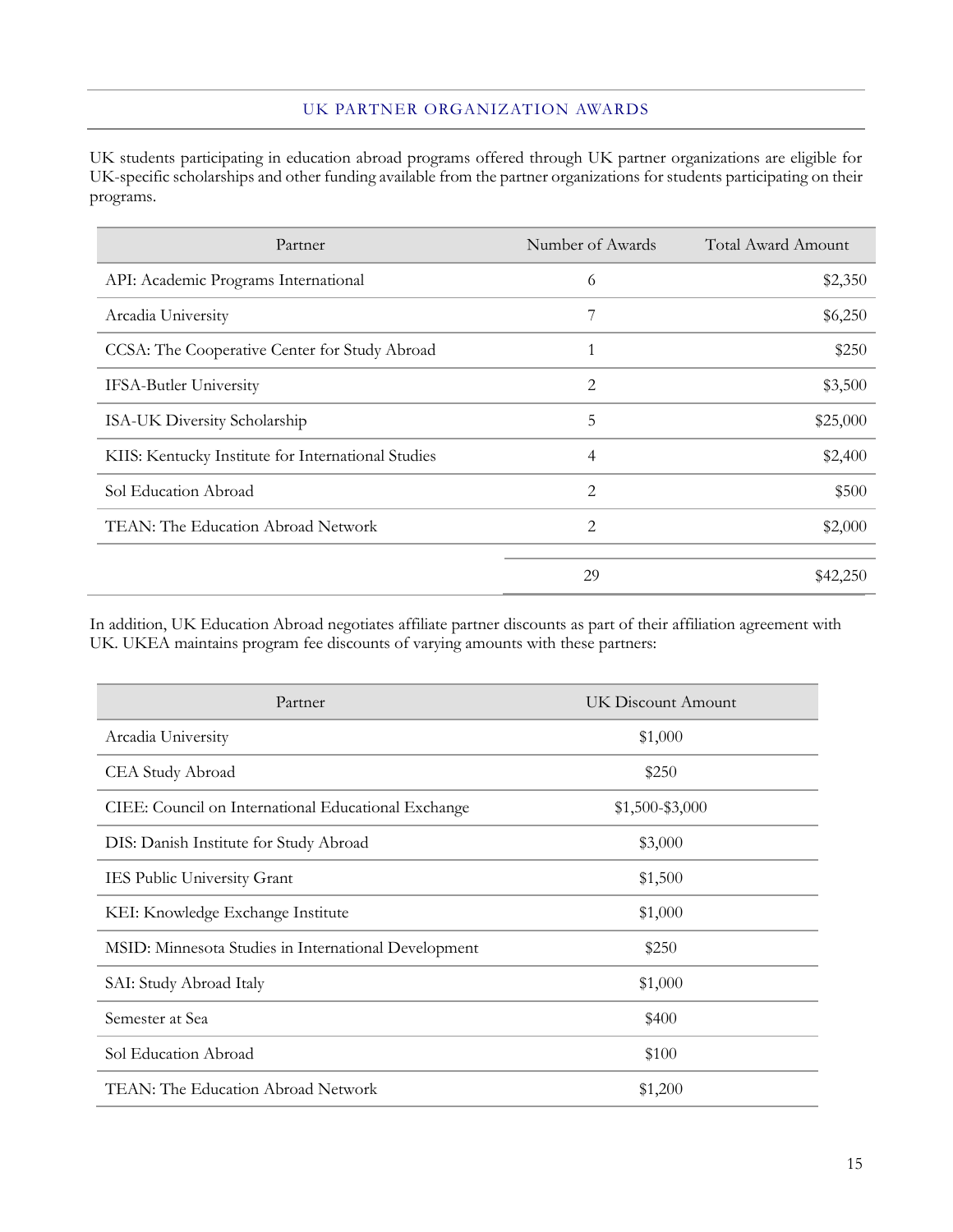#### EXTERNAL AWARDS

The following information is not exhaustive, and reflects external awards granted to UK students who earned academic credit abroad through Education Abroad. Students work directly with the Office of Nationally Competitive Awards to be nominated and supported through the scholarship application process.

#### *Benjamin A. Gilman International Scholarship*

This congressionally-funded program is sponsored by the Bureau of Educational and Cultural Affairs of the U.S. Department of State and is administered by the Institute of International Education. This program offers grants for students of limited financial means to pursue academic studies abroad. The average award amount is \$5,000.

| Term        | Total Number of Grantees | Total Award Amount |
|-------------|--------------------------|--------------------|
| Fall 2016   |                          | \$3,500            |
| Spring 2017 |                          | \$5,000            |
| Summer 2017 |                          | \$3,000            |

#### *Boren Fellowship*

Boren Scholarships and Fellowships provide unique funding opportunities for U.S. undergraduate and graduate students to study less commonly taught languages in world regions critical to U.S. interests and underrepresented in study abroad, including Africa, Asia, Central and Eastern Europe, Eurasia, Latin America and the Middle East.

| Term                    | Total Number of Grantees | Total Award Amount |
|-------------------------|--------------------------|--------------------|
| Academic Year 2016-2017 |                          | \$34,000           |

*Critical Language Scholarship*

The Critical Language Scholarship (CLS), sponsored by the U.S. Department of State, supports students who choose to study languages critical to U.S. interests, including: Arabic, Azerbaijani, Bangla, Chinese, Hindi, Indonesian, Japanese, Korean, Persian, Punjabi, Russian, Turkish and Urdu.

| Term                    | Total Number of Grantees | Total Award Amount                                     |
|-------------------------|--------------------------|--------------------------------------------------------|
| Academic Year 2016-2017 |                          | All program related expenses<br>covered by scholarship |

### *English-Speaking Union (ESU) Scholarship*

The English-Speaking Union is a network of 68 branches throughout the country, whose members celebrate English as a shared language to foster global understanding. The award is offered to students of any major or discipline studying abroad in any country.

| Term        | Total Number of Grantees | Total Award Amount |
|-------------|--------------------------|--------------------|
| Summer 2017 |                          | Tuition/Housing    |